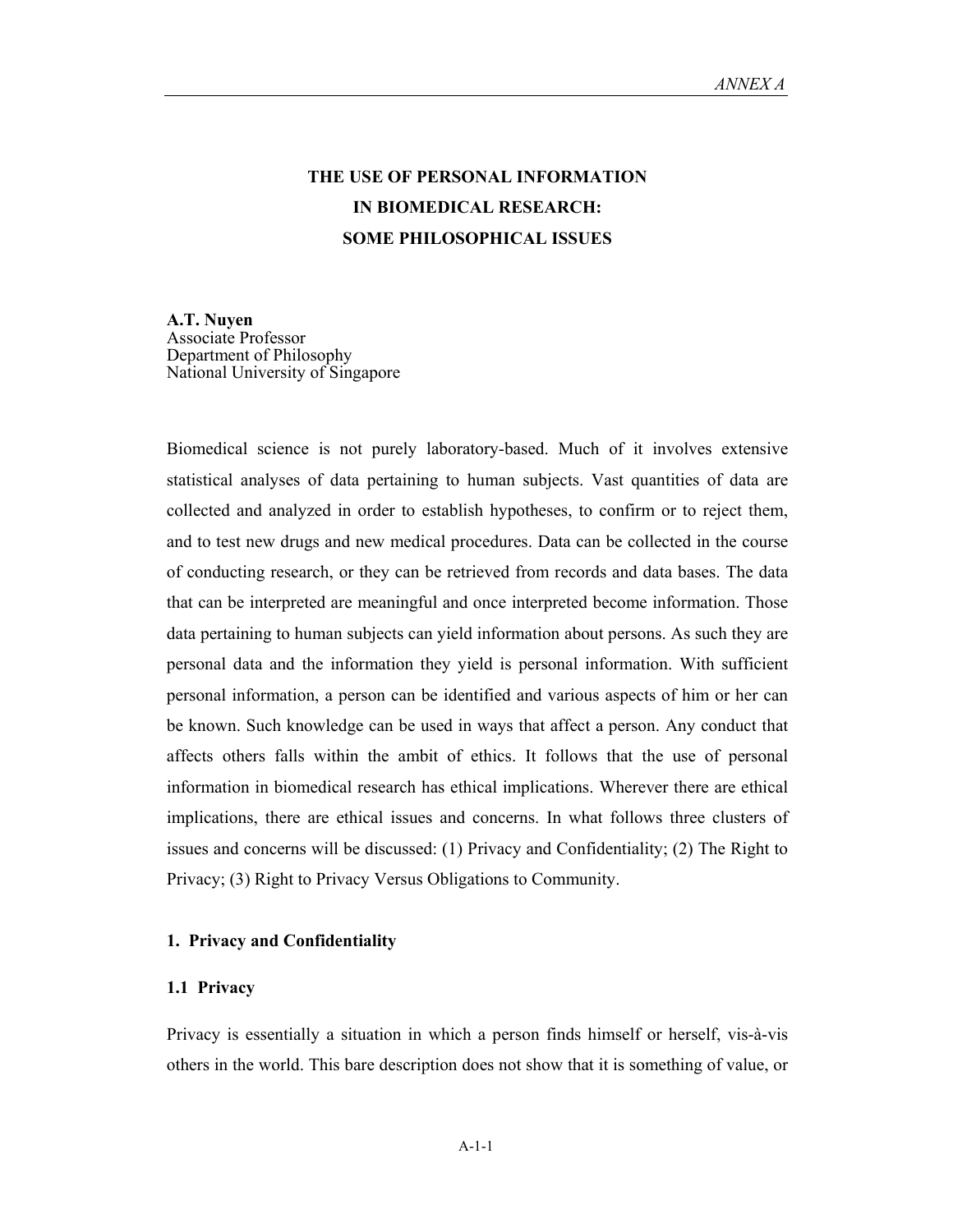something to which we can claim a right, or something over which we should have control. Arguments have to be advanced to demonstrate that privacy does have these latter characteristics. What kind of situation is privacy and why does it have these characteristics?

According to Ruth Gavison (Gavison 1995), a person's privacy is a situation constituted by the extent to which other persons have access to him or her. Privacy varies inversely with access. Access can be either informational or physical. To have informational access to someone is to possess information about that person, and to have physical access to someone is to have the means to gain physical proximity to that person. Informational access can facilitate physical access and conversely. At one extreme, access is nil and privacy is complete, and at the other access is unlimited and privacy is completely lacking. Both extremes are only theoretical, as no one is in a situation of complete privacy where he or she is totally cut off from the world, and no one is in a situation of zero privacy where he or she is fully transparent and physically accessible to the world. Real privacy is a matter of degree, well inside these two theoretical extremes.

Since privacy is understood in terms of access, it is possible for someone to lose privacy when the information to which others have access is vague, or inaccurate, or even false. Loss of privacy is not just a matter of how much is known about a person, which in turn depends on how much accurate or true information can be accessed. Vague, inaccurate or false information about someone does not make him or her better known but can still cause a loss of privacy if it draws others' attention to that person. Celebrities often lose their privacy because false rumors are circulated about them. Indeed, one of the main worries about privacy, as we shall see, is that inaccurate or false information is circulated, particularly when the affected person is unable to correct it.

We typically value our privacy. But why is privacy a thing of value? A number of arguments can be advanced to show that it is. Firstly, privacy is needed to protect and to advance certain personal interests. James Rachels (Rachels 1975) has identified many different interests that privacy helps to protect or advance, such as: (1) Interest in not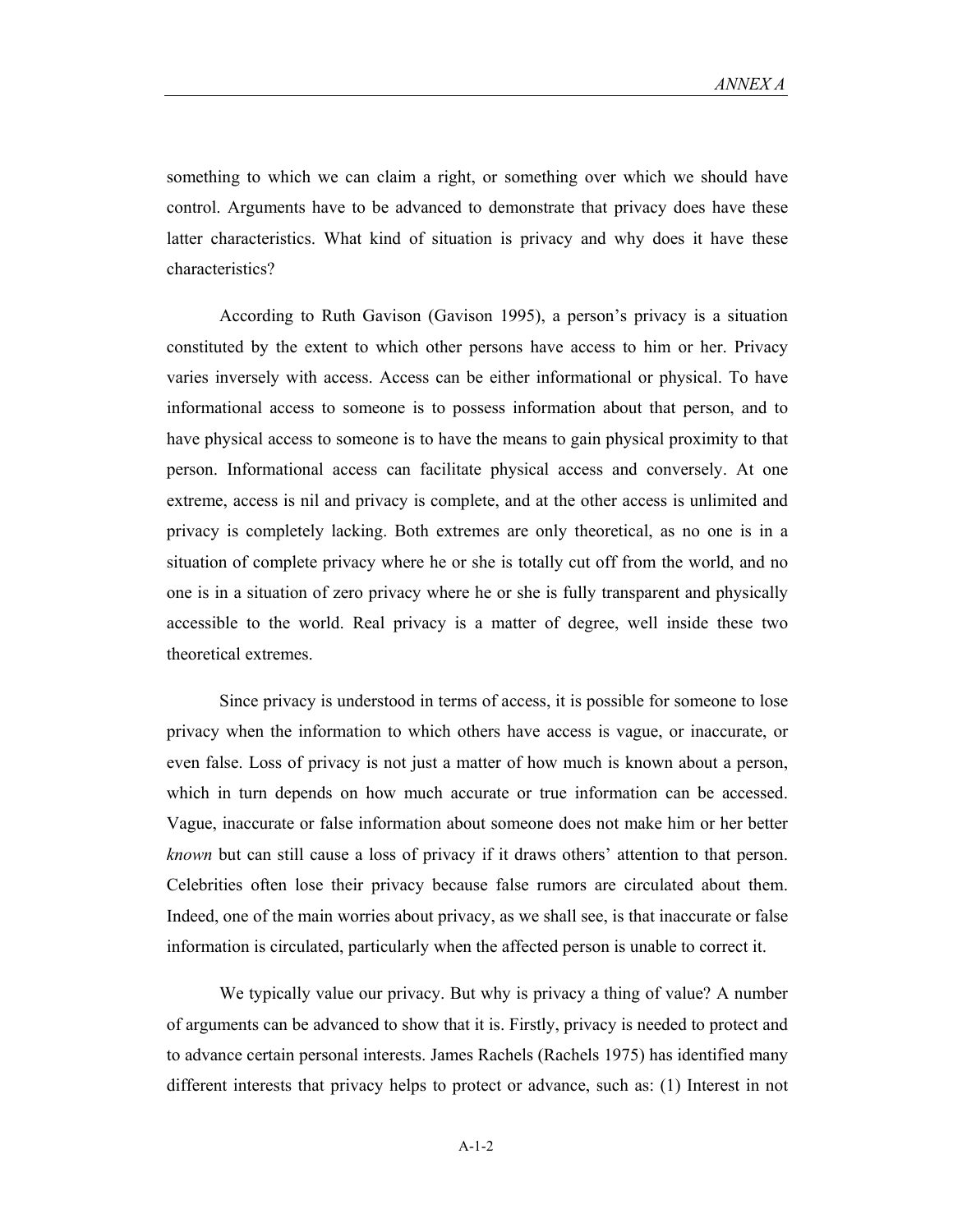being placed in a competitive disadvantage, which would be the case if one's competitors had access to one's strategies and plans, (2) Interest in not being placed in embarrassing situations, which would be the case if others had access to embarrassing information about oneself, (3) Interest in protecting one's marriage, one's job, etc., which could be harmed if others (one's spouse, one's employer, etc.) had access to personal information, such as medical records, and (4) Interest in being assessed fairly in seeking insurance, credit, etc., which might be harmed if irrelevant personal information were available to insurers, credit providers, etc. It is important to note, something that Rachels does not do, that under this heading (and to some extent under (2) and (3)), false or inaccurate information may cause greater harms. Rachels goes on to say that these interests arise in unusual situations, in which personal information may be used against a person, and as such they do not highlight what is significant in privacy, namely its value in normal or ordinary situations, in which a person is not threatened with harm. In the latter situations, there is an interest in maintaining social relationships with others, which would be impossible if we cannot control who can have access to us. For instance, friendship depends, among other things, on being able to share certain personal information (and physical space) with a friend and to exclude others from it, information that need not be embarrassing or damaging.

Rachels is right in emphasizing the role of privacy in forming and maintaining social relationships. However, it would be wrong to downplay the significance of privacy in safeguarding those other interests that he mentions, particularly when it comes to biomedical information. Given the recent and anticipated advances in computer and information technology, the proliferation of sophisticated data bases, the vast quantities of biomedical data being collected, and the fact that personal biomedical information has the potential to be used to someone's disadvantage, the situations in which these interests may be adversely affected are much less "unusual," or much more "normal" or "ordinary" than Rachels believes.

In addition to promoting the interests identified by Rachels, privacy plays an indispensable role in promoting many other personal values. Ruth Gavison (Gavison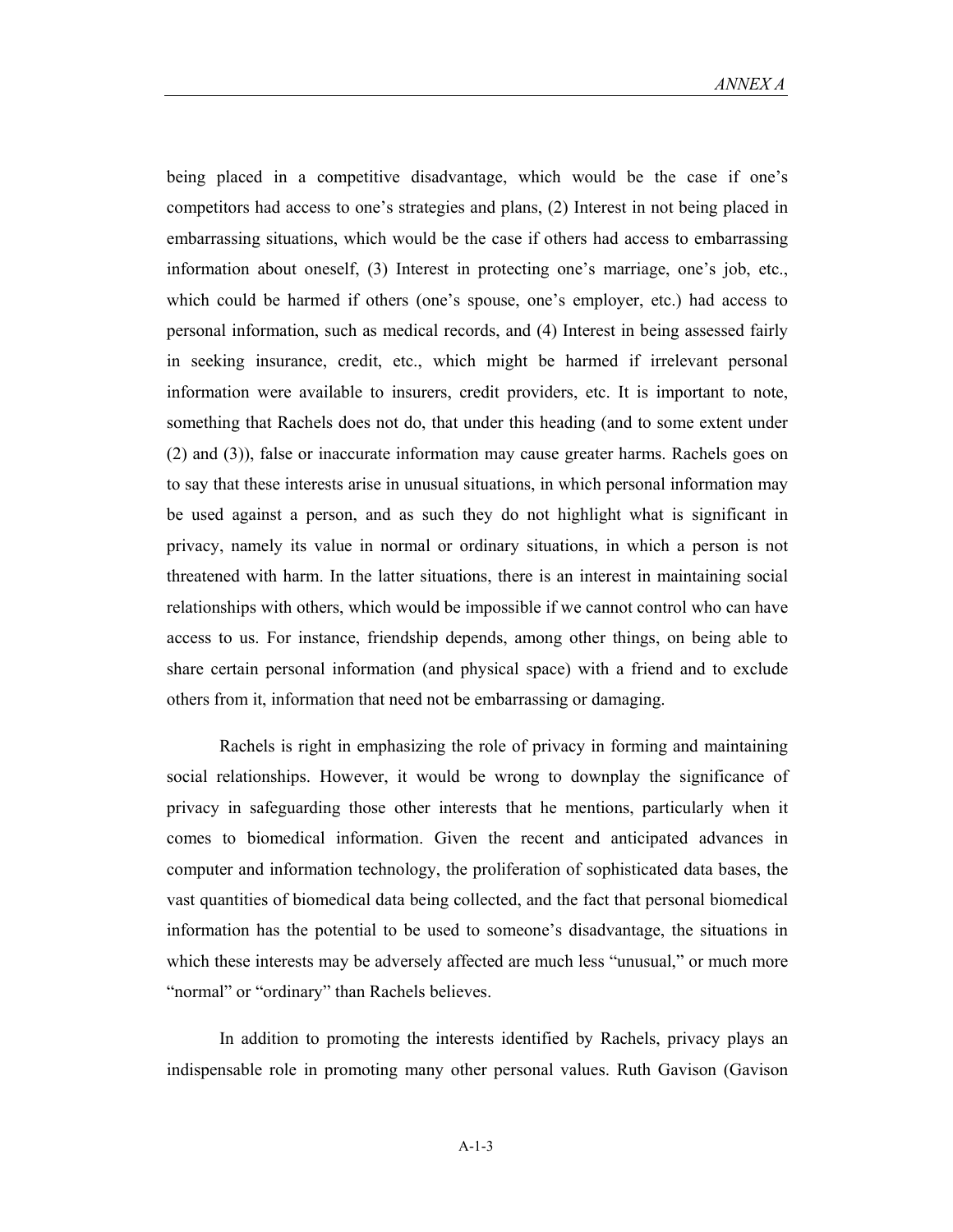1995) mentions creativity, personal growth, mental health, autonomy and liberty. For instance, in the case of autonomy, privacy is necessary if we are to make decisions without undue influences or pressures. Through the promotion of these values, further values will be enhanced. Important among them are collective values such as democracy, which will be promoted with greater autonomy and liberty, and commerce, the success of which depends on there being trust, and trust depends partly on the confidence we have that access to personal information is not indiscriminate.

Finally, privacy in itself has a value, independently of other values and interests with which it is necessarily linked. It gives a person a "breathing space," a sense of solitude, a kind of inner peace that comes with the knowledge that one is not under the prying eyes of others. Indeed, it might be said that the degree of privacy a person has chosen to have is partly what defines his or her own individuality. Each one of us is who he or she is by virtue of, among other things, the private space in which we are enclosed.

If we accept that privacy is to be understood in terms of others' access to us, we have to accept that the value of privacy does not correlate with the degree of privacy over the entire range from zero privacy to complete privacy. Since "no man is an island," others' access to us, or our accessibility to others, to some extent, is important and valuable. Complete privacy, or being completely cut off from others, even if it is possible, is not a good thing, any more than complete loss of privacy. The relationship between privacy/access and the value of privacy can be understood in terms of the following diagram (Figure 1). The value of privacy is measured along the vertical axis, and the degree of privacy along the horizontal axis from left to right (and the degree of others' access to us from right to left). Curves A and B begin at Point 1 rather than Point 0 because complete lack of privacy, or total access, (Point 0) is impossible. The curves begin to rise after Point 1, indicating that the value of privacy increases as one has more privacy (or is less accessible to others), reaches a peak and then starts to decline as one becomes less and less accessible to others. At Point 2, well before complete privacy, or total inaccessibility, the curves touch the horizontal line, indicating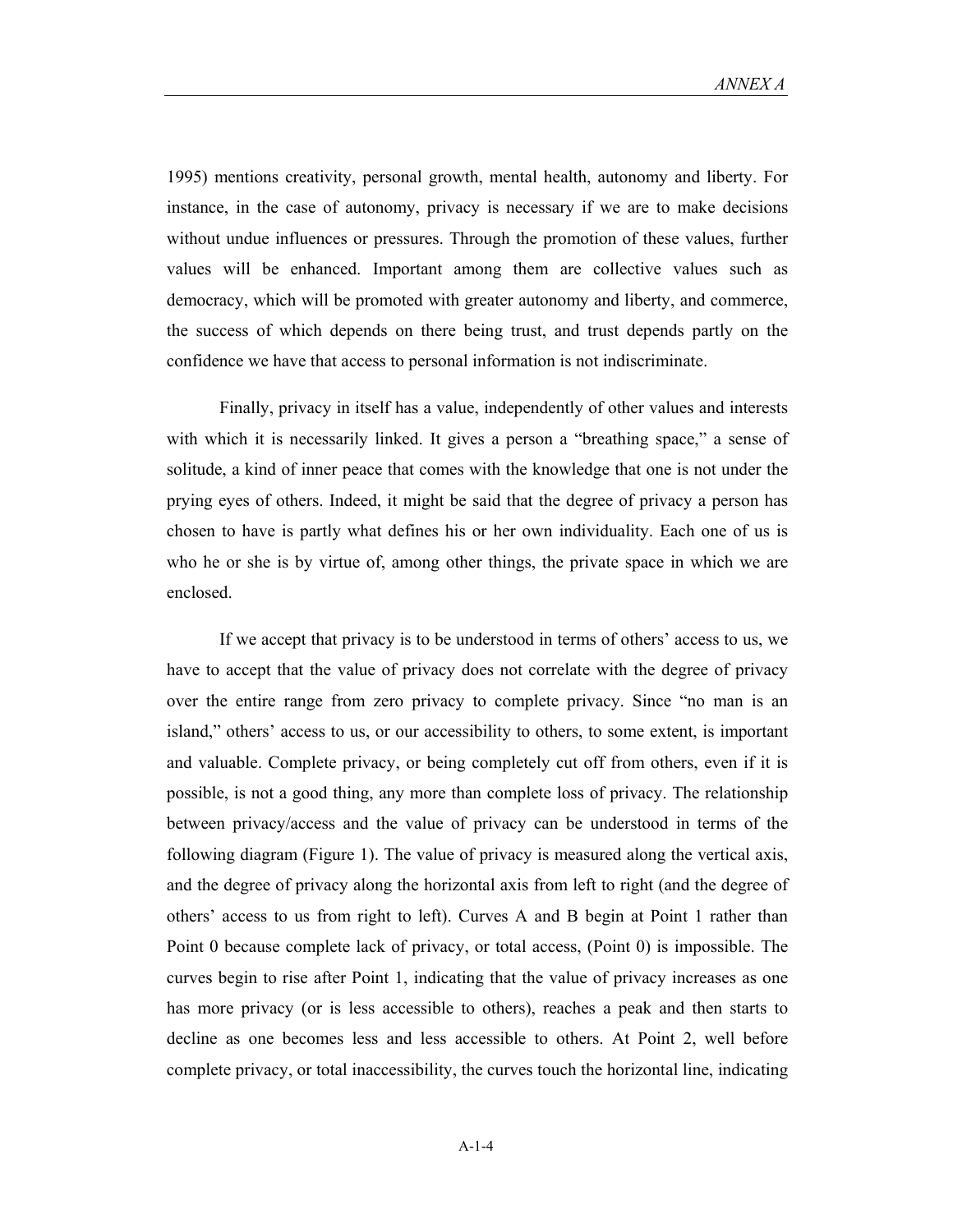that the value of privacy has reached zero. Whether the curve skews to the left (Curve A) or to the right (Curve B) depends on personal circumstances: a person who deals a lot with others, such as a politician, or a movie star, or someone serving the community such as a priest, may need to trade off some privacy for more public accessibility, and his or her value curve will be more like Curve A rather than Curve B. On the other hand, an ordinary "private citizen" may have a value curve more like Curve B than Curve A.



# 1.2 Confidentiality

Given that privacy is a thing of value, there is a need to protect it, and given the inverse relationship between privacy and access as shown above, the way to protect privacy is to control access. More specifically, since privacy is of high value only within a certain range (which varies from person to person, see Figure 1), it would be good if we could control access in such a way as to maintain privacy within that range. In the case of physical access, we could do so by adapting our lifestyles to suit our individual circumstances, and also relying on laws that regulate physical access such as laws against trespassing, stalking, unauthorized surveillance and so on. In the case of informational access, control of access depends on the extent to which personal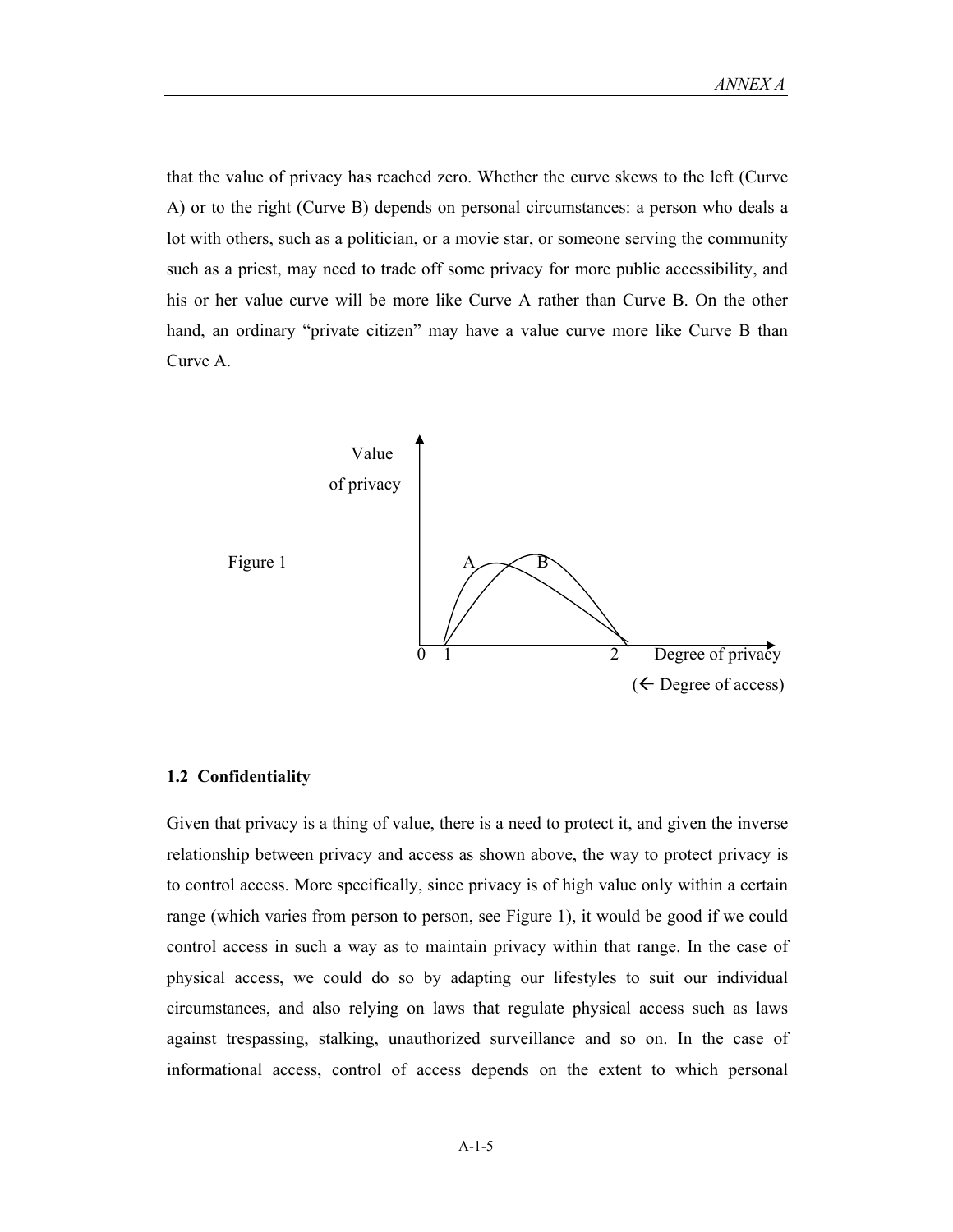information can be gathered, and the extent to which gathered information can be kept confidential.

Literally, the confidentiality of information is the trust placed on the person to whom the information is given (the "authorized" person) that he or she does not pass it on to others (the "unauthorized" persons). This literal sense comes from the etymology of the word "confidentiality" (con – together, mutual and *fidere* – to trust). Confidentiality is expressed in the confidence, or the trust, we have in the authorized person that he or she does not allow others to have access to the information. In many cases, confidentiality can be maintained through a system of trust. The context in which the information is generated or given is sometimes sufficient to indicate the confidentiality of the information, such as personal information revealed to a friend. In professional contexts, confidentiality is protected by ethical rules of professional conduct. However, it is often the case that those in possession of personal information are not clear what should be treated confidentially and how seriously confidentiality should be taken. The law may have to be resorted to for its protection, as failure to protect it will result in the loss of trust, or loss of confidence, which in turn damages the value of privacy.

Confidentiality is a matter of degree. Information can be highly confidential, or moderately confidential. The degree here is not the degree of trust, or confidence, which should be as high as possible. Rather it is the degree of access. Highly confidential information is highly inaccessible and moderately confidential information is moderately accessible. Since the degree of confidentiality varies with the degree of access, as does the degree of privacy, confidentiality is also a measure of privacy. Furthermore, since confidentiality can be objectively specified and monitored – there re standard ways of determining whether confidentiality is breached – it is through the control of confidentiality that we control privacy in its informational aspect (and indirectly, privacy in its physical aspect). Thus, the protection of privacy (in its informational aspect) can be accomplished through the protection of confidentiality, that is, restricting access to information only to authorized persons or authorities.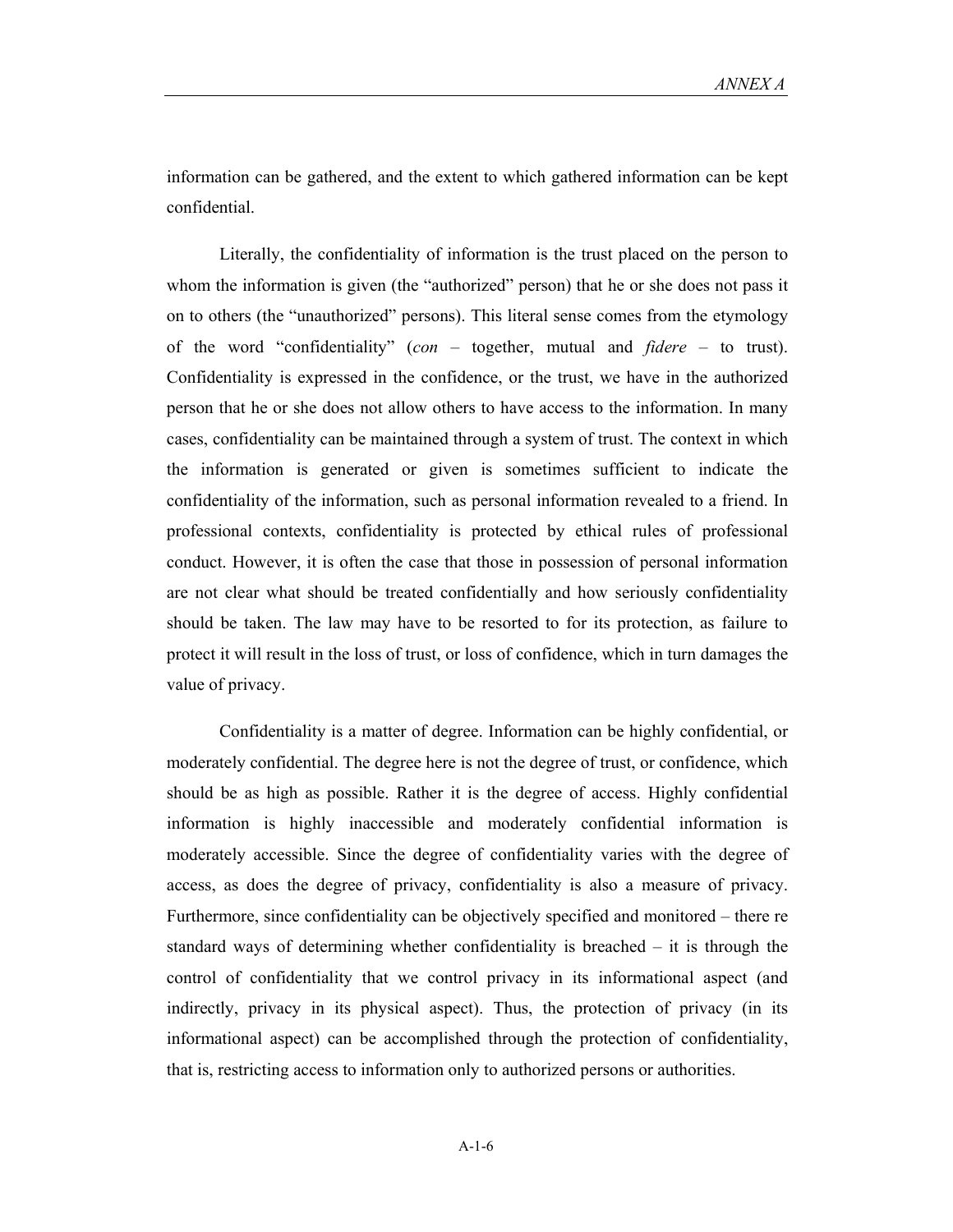#### 2. The Right to Privacy

#### 2.1 Justifying the Right to Privacy

Just because something is of value, it does not follow that anyone has the right to it. We do take for granted that there is a right to privacy, but the basis for this right has to be established. There are a few ways of doing so.

On one line of reasoning, the right to privacy may be thought of as a property right. J.J. Thomson (Thomson 1975) claims that the right to privacy is a cluster of rights that intersect with the clusters of property rights (or right of ownership) and the rights over person (which are for her a kind of property right). If someone gains unauthorized access to my belongings, whatever they may be, and for whatever purpose, he or she has violated my right to privacy, insofar as I have the right to my belongings, a right based on my ownership of them and one that entitles me to decide who shall have access to them. If someone obtains information pertaining to me as a person without authorization, he or she has violated my right to privacy by violating my right over my person, a right that gives me control over my person. In a great number of cases, Thomson's account explains well enough why we think they are cases of invasion of privacy. However, the account seems inadequate when it comes to personal information of the biomedical kind. For instance, it is not clear whether a patient can claim ownership over the medical records kept by his or her physician, nor is it clear whether the physician's medical notes have anything to do with the patient's right over his or her person; yet it is clear that the indiscriminate dissemination of medical records is a case of violation of the right to privacy.

On a somewhat more promising line of reasoning, we can think of the right to privacy as derivative of the rights a person has to protect certain interests, such as those mentioned by Rachels above. Since interests may be harmed by certain kinds of informational and physical access, those that constitute invasion of privacy, the right not to be harmed translates into the right to privacy. However, as Rachels has pointed out, the value of privacy goes beyond the value of the interests that privacy helps to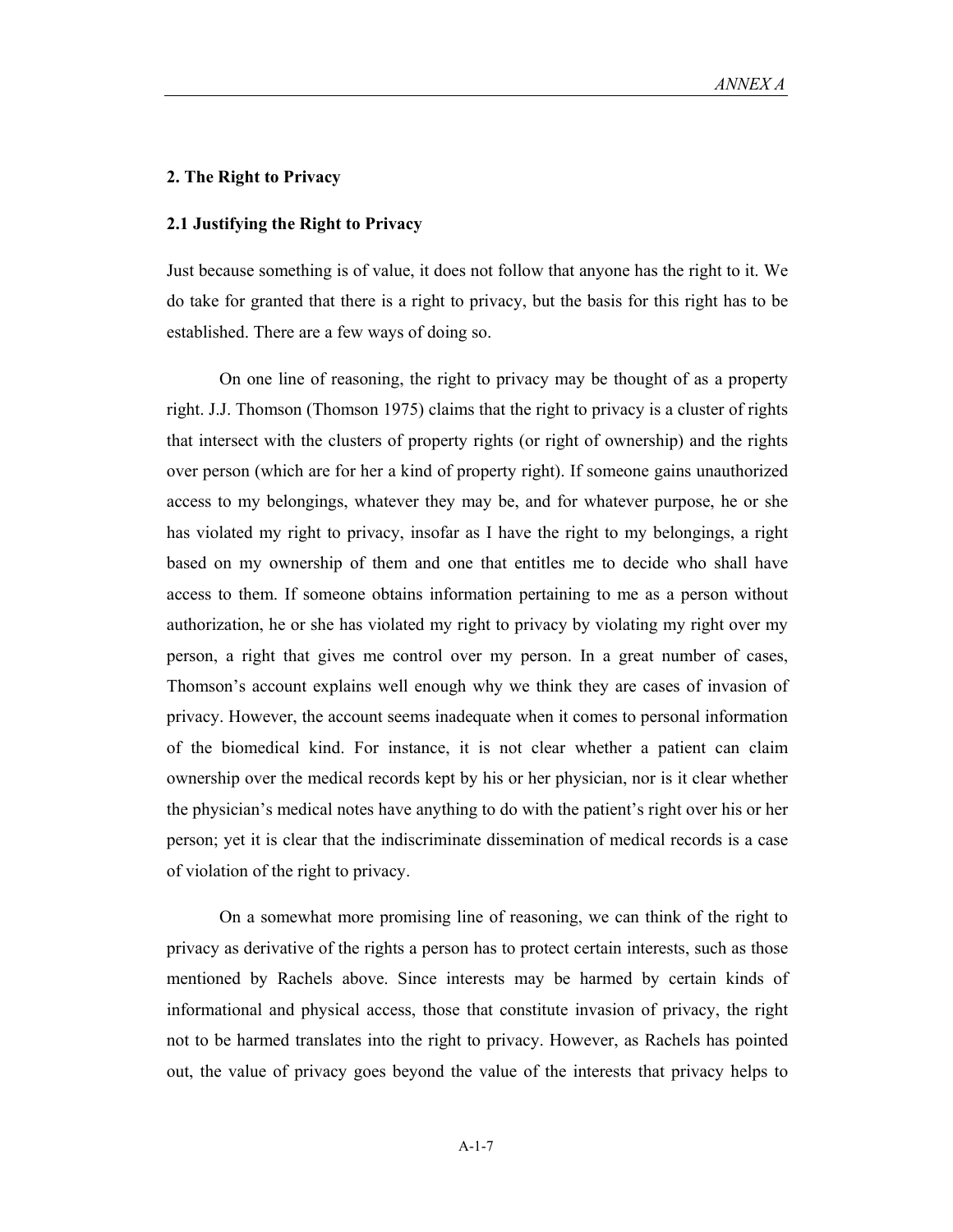protect. Privacy has value even when a person's interests are not under threat. The question is whether there is a right to privacy as a thing of value when no threat to a person's interests exists. Here, it may be suggested that there is a natural right to privacy. The idea of natural rights derives from the idea of natural laws. Religious thinkers, such as St. Thomas Aquinas, think of natural laws as the laws laid down by God to regulate human conduct. Non religious thinkers take them to be the laws that enable human beings to live well, given their natural tendencies. For instance, the prohibition against murder may be said to have its basis in a divine law against murder ("Thou shall not kill"), or a natural law based on the fact that human beings cannot live well unless they refrain from murdering each other. Given that there are natural laws (e.g. against murder), there are natural rights (e.g. the right not to be murdered). Insofar as privacy is required for a person to live well – it is necessary for a person to form relationships such as friendship, as noted before -- we can speak of a natural right to privacy. This claim is strengthened by the fact that, again as pointed out earlier, a certain degree of privacy is required for a person to live as an individual person, to see himself or herself as a person.

Unfortunately, the idea of natural laws/rights is controversial, particularly when it makes the transition from a legal doctrine to an ethical doctrine. Many influential thinkers, such as Bentham, have rejected it. One objection is that we cannot ground the ethical, or what ought to be the case, on the natural, or what is the case. So grounded, natural rights cannot be overridden (particularly if they are based on divine laws). This seems to be a serious objection when it comes to the right to privacy. As we have seen, the value of privacy is a balance between privacy and access. For an individual, there is always some trade-off between privacy and accessibility, a certain degree of the latter a person must allow, for his or her own good as a member of the society. Furthermore, as we shall see, accessibility also has a value from the community's point of view. Making the right to privacy a natural right that cannot be overridden does not allow for the balancing of privacy and access from both the individual and the communal points of view. However, this objection can be deflected by giving the natural rights idea a communitarian twist. John Rawls (Rawls 1971) has argued that certain rights can be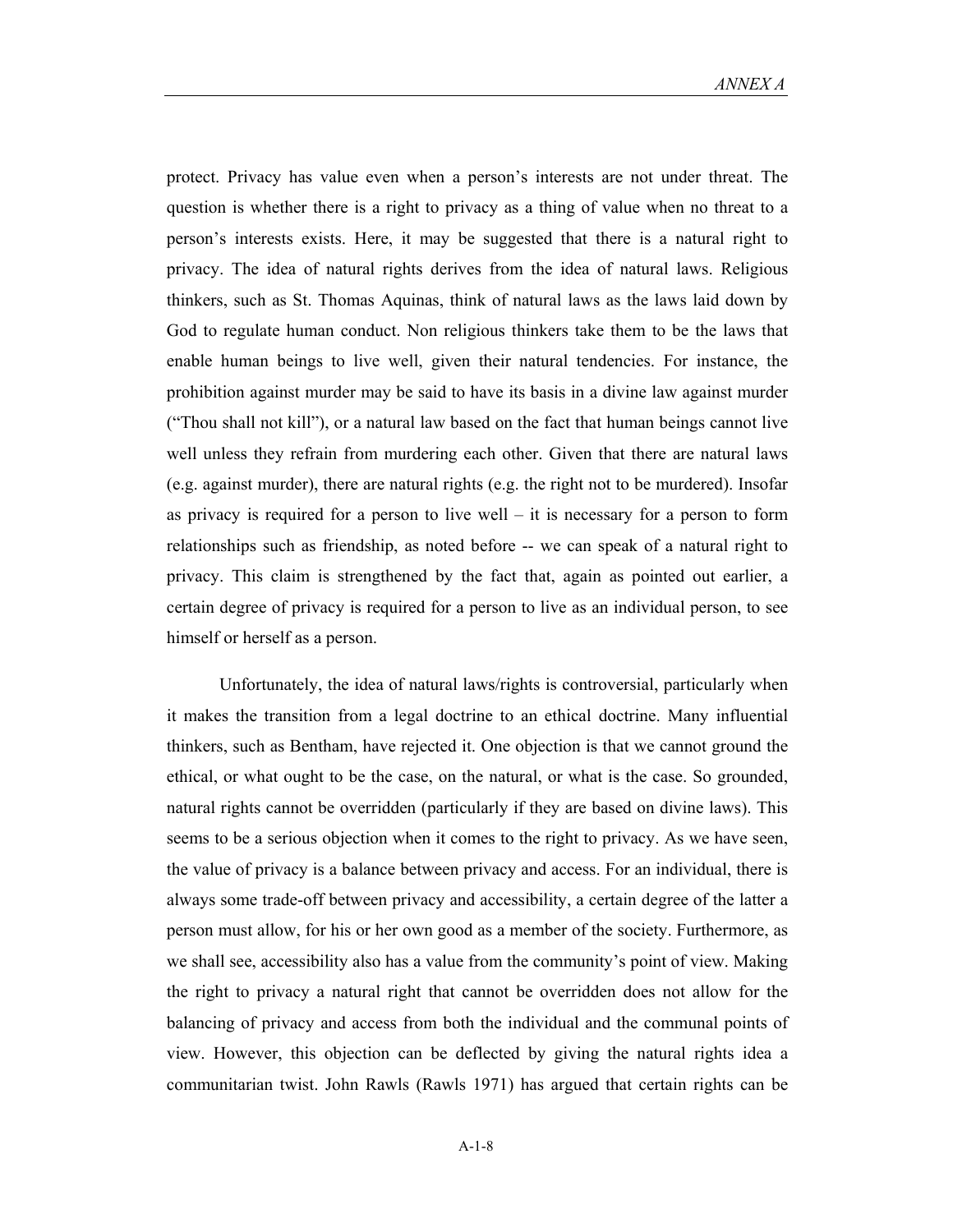justified on the grounds that they would be the rights that we would insist on having, if we were in the "original position" of coming together to form a society and acting behind the "veil of ignorance," that is, not knowing about how well we would be doing in the society. He argues that under these conditions we would insist on the rights to "basic liberties," such as political liberty, freedom of thought and speech, freedom from arbitrary arrest and so on. These are the basic rights that we would not want to trade off for any other advantage. In addition to them, we would also insist on a host of other rights that would make life better, although we would be willing to trade them off for the benefit of all, particularly those who are worst-off. It follows that if there is a natural basis for the right to privacy, that is, if privacy is what we need in order to have a good life, then we can built it into a Rawlsian framework, and argue that there is a right to it on the basis that we would insist on it in the original position. However, since the freedom to live in privacy would not be part of the "basic liberties," the right to privacy can be traded off in ways that make life better for all, particularly the worst-off.

# 2.2 The Right to Privacy and Consent

As noted above, the protection of privacy can be accomplished by protecting the confidentiality of personal information. Given that there is a right to privacy, we can now speak of the right to confidentiality. Again as noted above, we can maintain confidentiality by restricting the collection and handling of personal information to those who are authorized to collect and handle such information. The right to confidentiality means that the person to whom the information pertains, or belongs, has the right to authorize access, that is, to give consent to the collection and use of such information. Given the relationship between privacy, access and confidentiality, and given the fact that the protection of any right is through duties, or obligations, ethical as well as legal, the protection of the right to privacy is through a set of obligations which ensure that information can only be collected and used with the consent of the person to whom the information pertains, or belongs. As a general rule, then, to collect, to obtain, or to use information about a person without his or her consent, is to violate that person's right to privacy, and again as a general rule, to violate someone's right is to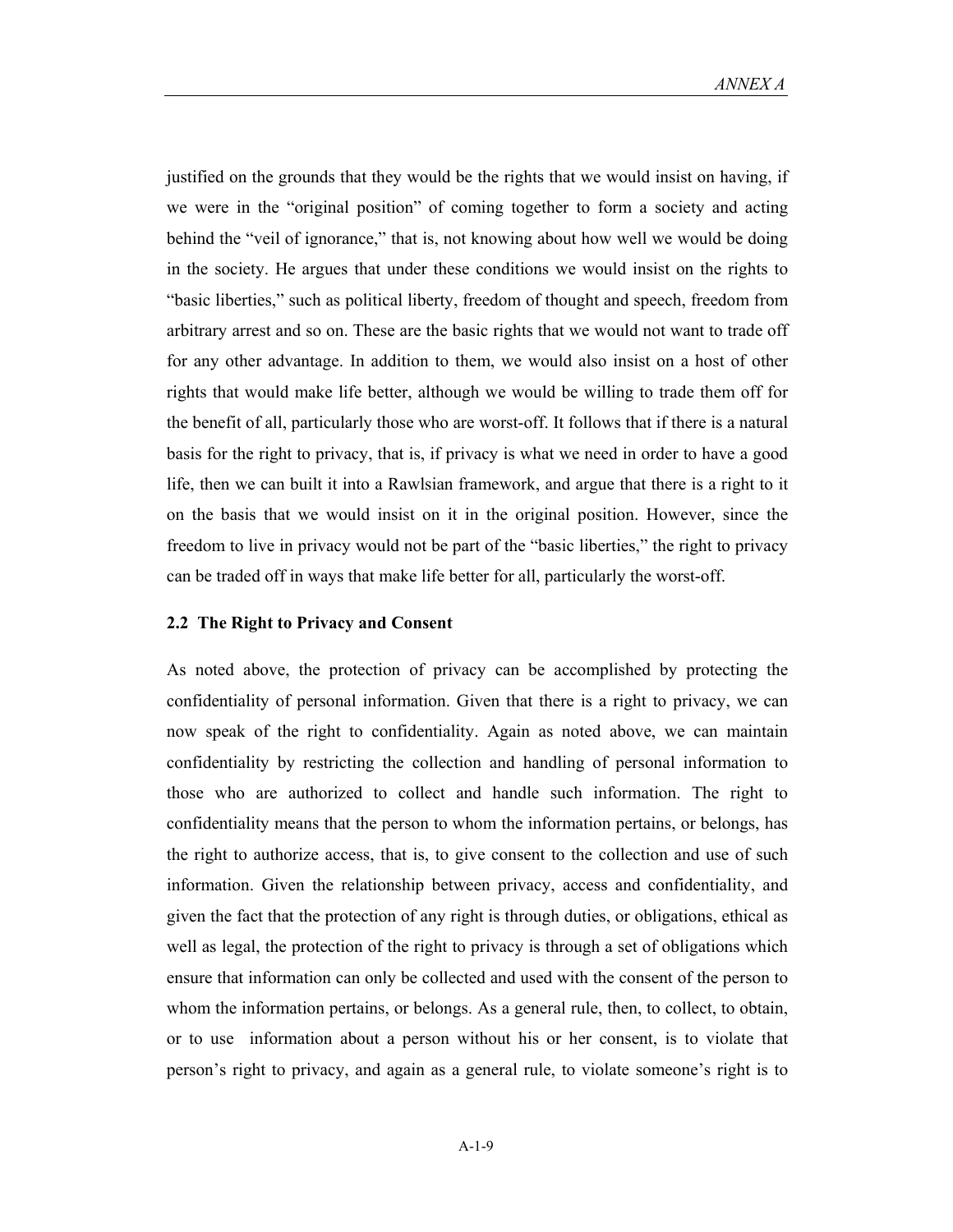fail to respect that person. However, there are circumstances in which consent is not necessary, as implied by Figure 1.

Figure 1 shows that a person may allow a certain degree of accessibility by others so as to enhance the value of his or her privacy. We need to allow others access if the society is to function to our advantage. For instance, service providers need to gain access to provide services. It would be too cumbersome to seek consent every time access is required. In the medical context, patients' medical record may be accessed in the course of their treatment. Thus, in many situations, we accept that consent is either not necessary, or can be taken as having been implicitly given. In the case of informational access, certain kinds of information may be collected or used in certain ways without explicit consent, and the collection or use of such information in such ways does not constitute a breach of confidentiality, or a violation of the right to privacy. The trader who keeps a list of names and contact details of clients does not violate their right to privacy even if they are not aware of it (which does not mean that such details cannot be used in ways that do constitute invasion of privacy). Indeed, in certain situations, such as when there is a need to ensure security in a place of work, personal information may have to be publicly displayed. The Rawlsian justification of the right to privacy and confidentiality allows for, indeed requires, trade-offs to be made. Thus, the right to privacy is the right to that particular level of privacy that yields the most value. Likewise, not everything that is personal has to be confidential: the level of confidentiality has to be calibrated to yield the most value. To be sure, as noted earlier, legislation may be necessary in certain situations to clarify the legal obligations of confidentiality and the need to obtain consent.

One clear implication of the argument above is that consent is not necessary when personal information enters the public domain. Since the obligation to seek consent derives from the right to privacy, if privacy is not affected, the need to seek consent does not arise. Also, there are situations in which personal information, once consented to be used, becomes depersonalized and hence non-confidential. In these situations, information may be used, or re-used, for any good reason without seeking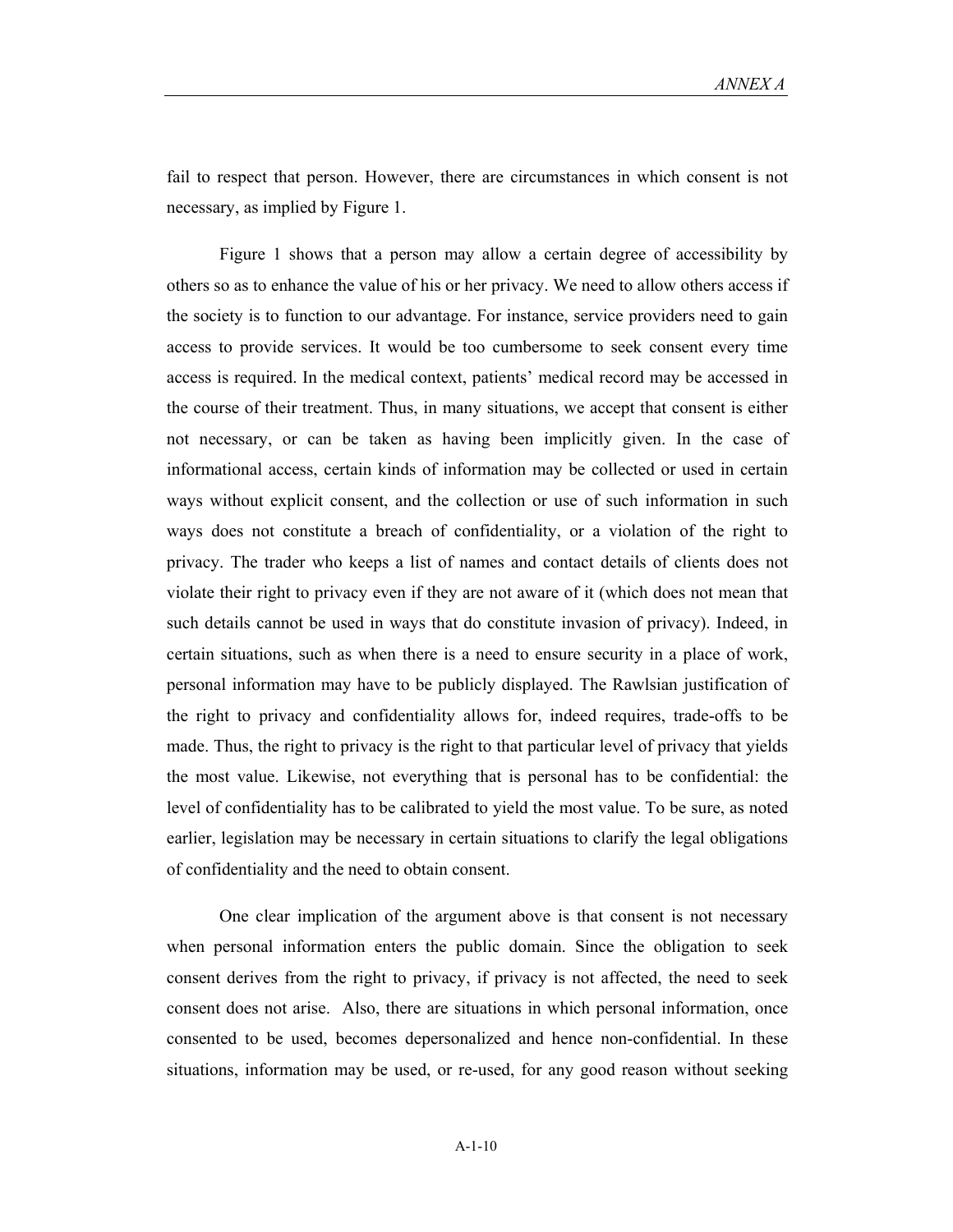consent. For instance, biomedical data, which have been collected for a specific research project with the consent of the participants and have been anonymized, may be re-used for another research project without the need for another consent. It may be said that since the source of the information is still the research participants who gave the original consent, any further use of the information, even if depersonalized, amounts to exploitation. However, writing in the British Medical Journal, Mary Warnock (Warnock 1998: 1002) dismisses this concern, arguing that it is an "exaggeration" to refer to the use of "anonymous data, collected for a particular study, [for] a further, previously unthought of, study" as "exploitation."

## 2.3 Balancing Rights

We have seen that in considering what is private, there is already a balancing between privacy and access, as Figure 1 shows. The need for balance also exists from the community's point of view. Just as an individual finds that he or she will benefit most by allowing a balance of privacy and accessibility, the community will function best by balancing the need to respect members' right to privacy with the need to gain access to them. Indeed, the latter can be elevated to the level of a right, the community's right of access, if we argue along the Rawlsian line that it would be what we would, in the "original" position, grant to the community. Such right of access should be thought of as an individual's right to be exercised through the community, rather than something over and above individuals, insofar as it is necessary for the protection of the health, welfare and security of individual members of the community. For instance, personal information, including medical record, may be made available to the authorities without consent to control communicable diseases, or to protect by-standers from bodily harm.

It may be asked whether the logic of the Rawlsian argument extends beyond the protection of the health, welfare and security of all members of the community to the enhancement thereof. If it were extended in this way then, in the case of biomedical research, personal information could be obtained and used without consent in research that would yield health benefits to the community as a whole. Unfortunately, such extension of the Rawlsian argument cannot be justified. For one thing, balancing rights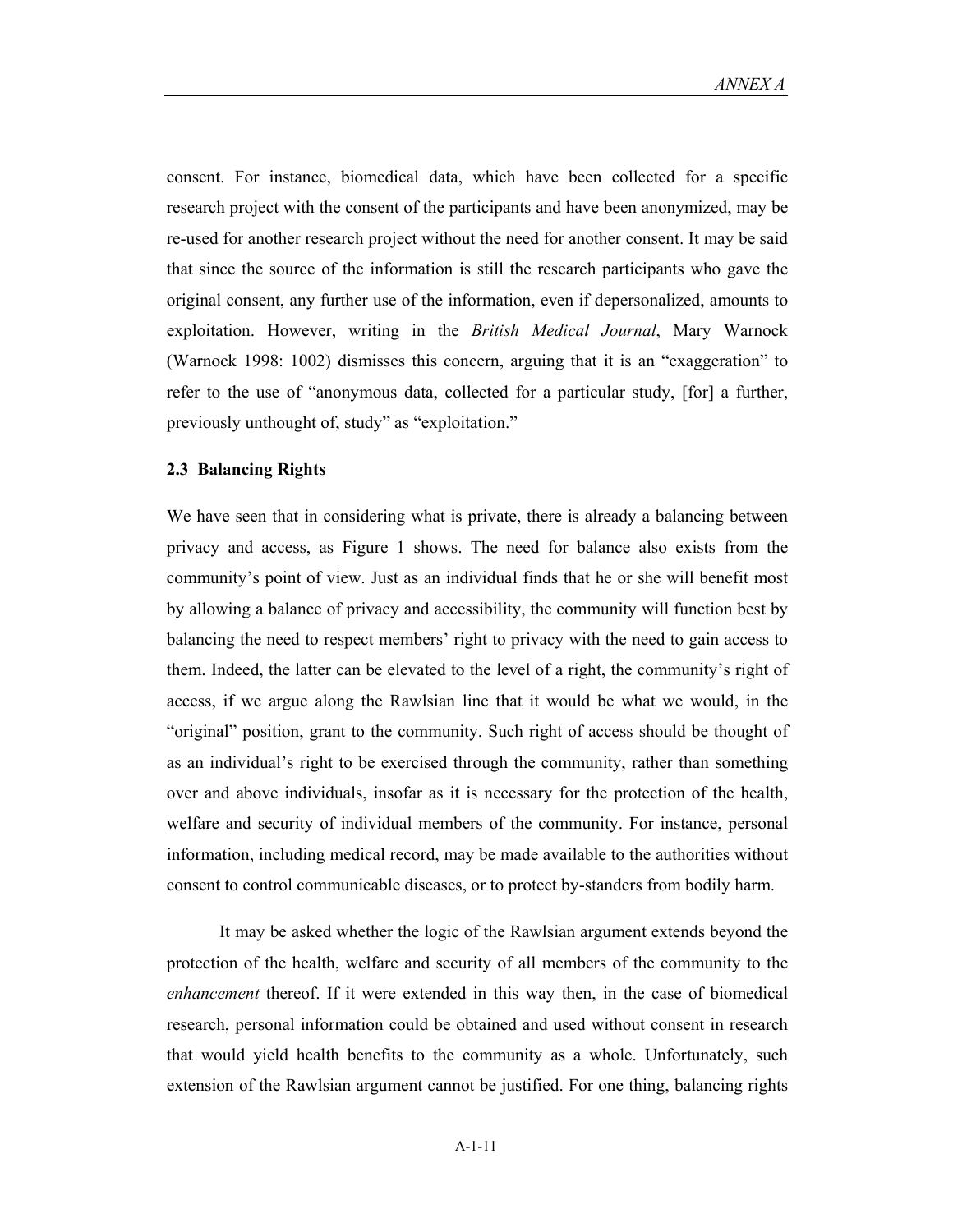in this way sets the community on a dangerous slippery slope towards curtailing the right to privacy for minor benefits. For another, the Rawlsian argument, as typical of an argument for rights, is aimed that the protection of the individual against others and the state. As such, it does not apply to cases where the individual's interest is not directly at stake, as compared with cases where the health, welfare and security of members of the community are at risk and need to be protected. It is not directly at stake in the enhancement cases, even though there is a chance that certain individuals will benefit from such enhancement.

The conclusion so far is that given the right to privacy, personal information may not be collected and used without consent, unless for the protection of the health, welfare and security of all members of the community. Against this conclusion, it may be said that when members of the community are reluctant to give consent, or more generally to participate in biomedical research, substantial benefits that such research can yield will be foregone. It may be said that it is unreasonable for the community to forgo substantial benefits, and so we need to balance the value of consent against the benefits of the research conducted without it. However, such view undermines the value of privacy noted above. More importantly, it assumes that we, as individuals, do not take into account community benefits when we balance privacy against access to determine the value of privacy as shown in Figure 1. It may be that members of the public will be much more willing to give consent to personal information being collected and used in research, or to become research participants, if they are informed about the benefits of research. In any case, it is possible to convince ourselves that we should take community benefits into account when we decide how much privacy we should have, or whether we should participate in biomedical research. There are a number of ways of doing so, which will be explored in what follows.

#### 3. Right to Privacy versus Obligations to Community

It has been argued that since we are now the beneficiaries of past research efforts, which would not have been successful without the participation of members of the public who volunteered to be research participants, we have the duty to reciprocate by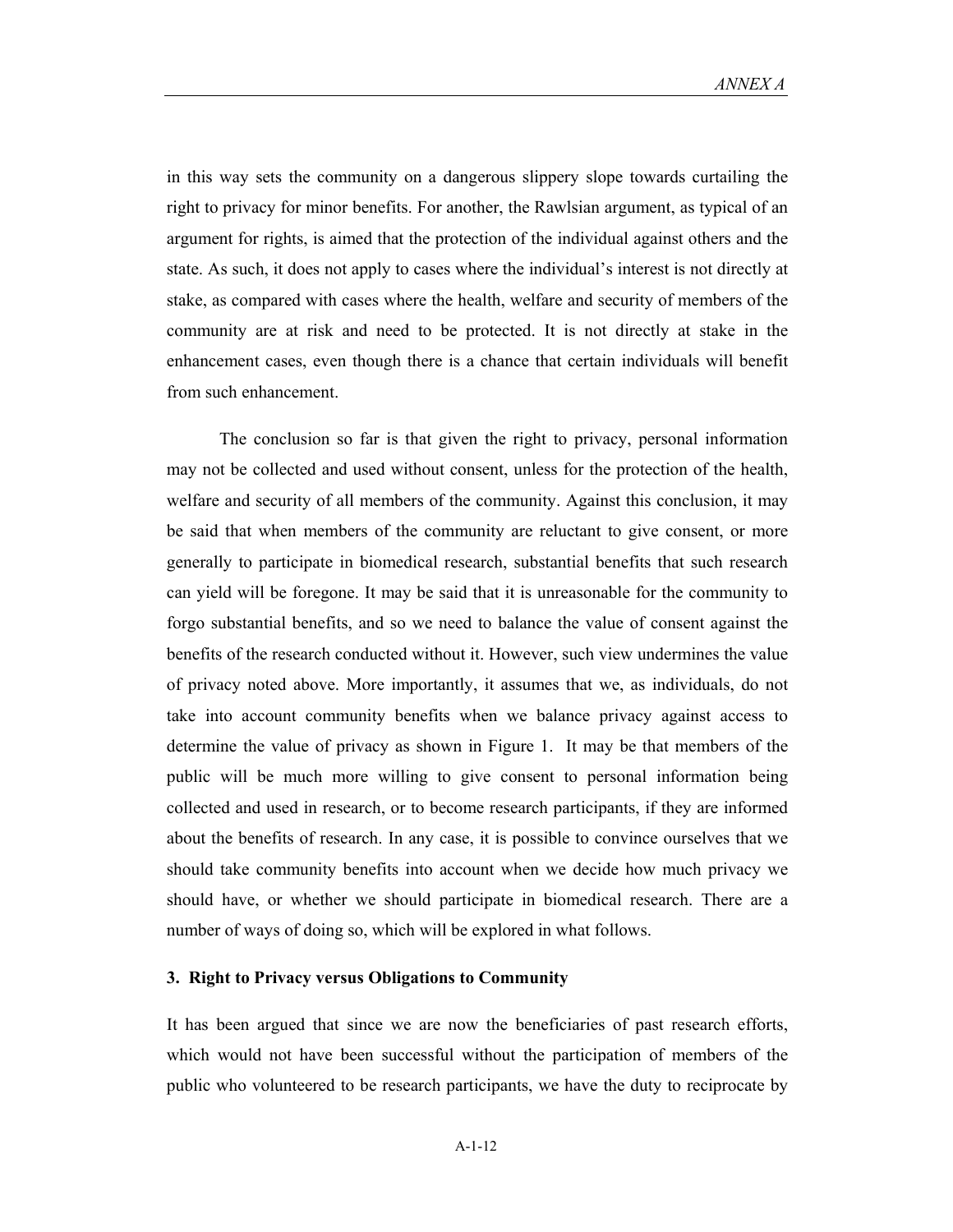volunteering to be research participants, or at least consenting to our personal information being collected and used in research. In order to discharge this duty, we will have to be less concerned about the right to privacy, or more willing to allow access to us. In terms of Figure 1, our privacy value curves will have to skew a little more to the left. However, Hans Jonas (Jonas 1991) has rejected this line of reasoning. Jonas argues that being beneficiaries of past research, if we owe past participants anything, it is a debt of gratitude, not an obligation to participate in current research. Past participation was voluntary and past participants may be praised for having been altruistic, but this does not impose an obligation on us. On the other hand, making participation into a duty of reciprocating could well put an unfair moral and social pressure on the current generation.

Jonas' dismissal of the duty to reciprocate is rather too quick. To begin with, to acknowledge that we do owe a debt of gratitude is already to acknowledge that we are under some kind of an obligation, that there is something we *ought* to do. (It is interesting to note that in Old English, "ought" is the past tense of "to owe.") It is true that what we ought to do to discharge a debt of gratitude is not necessarily to repay in kind (to become research participants ourselves). However, this is true, arguably, only when the relationship between the giver and the receiver is asymmetrical, such as between the rich and the poor, where the receiver (the poor) is in no position to repay in kind. When the relationship is symmetrical, we typically expect the debt to be repaid in kind. Naturally, it is open to Jonas to insist that we owe nothing to past participants. In any case, there is nothing we can do now to benefit past participants in return, and we certainly do not owe any debt to future generations (for the scientific benefits we now enjoy). The case for reciprocity in biomedical research remains to be established.

According to Knoppers and Chadwick (Knoppers and Chadwick 2005), in the last decade of the twentieth century, new trends have emerged in the ethical debate surrounding human genetic research. These authors claim that there has been a "move away from autonomy as the ultimate arbiter" in bioethical debates towards the ideas of "reciprocity," "mutuality," "solidarity," "citizenry" and "universality" (Knoppers and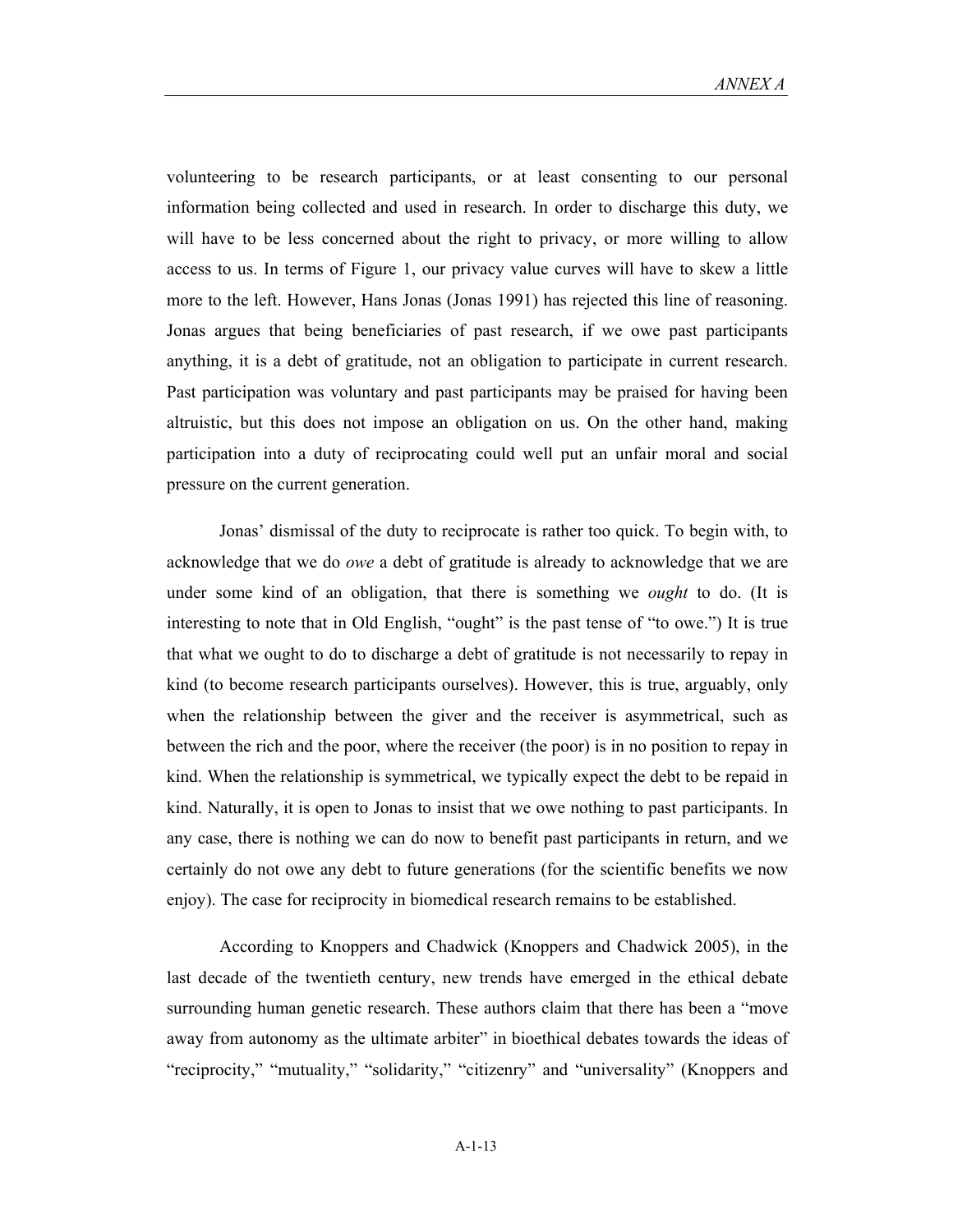Chadwick 2005: 75  $\&$  passim). If they are right, a new context may well be emerging in which there is a greater acceptance of the idea that the right to privacy needs to be balanced against the duty of making ourselves more accessible for research purposes. However, trends cannot be accepted just because they are trends: they will have to be justified. Knoppers and Chadwick do not offer any justification for the ethical trends they observe. More importantly, any "move away from autonomy" is inherently dangerous. What we need to do is to reconfigure the idea of autonomy, taking it out of its traditional individualistic context and put it in a communitarian context.

In the Western philosophical tradition, the idea of autonomy goes hand in hand with the idea of a person as an individual independent of and apart from the society, who chooses to live in the society, accepting social restrictions and assuming social responsibilities so as to further the individual's own interests. Hobbes' justification of obedience to social rules and Rousseau's notion of the social contract are based on such conception of a person. As we have seen, the idea of "rights" is typically understood as individual rights, posited to protect the individual from the undue intrusions into the individual's life by the society and by other individuals in the society. Even Rawls' communitarian theory of justice presupposes this conception of a person. Given this conception, reciprocity is at best a virtue, like gratitude, or humanity. It is difficult to elevate it to the level of a duty, or obligation. However, a different conception of a person has existed just as long as that found in thinkers such as Hobbes and Rousseau. It is the dominant conception in the East, particularly in Confucianism, though not entirely unknown in the West (Nuyen 2006).

According to Julia Ching (Ching 1998: 72), "the Chinese view of the human being tends to see the person in the context of a social network rather than as an individual." For Roger Ames (Ames 1993: 151), Confucianism takes a person as "a social product, defined not as some essential locus of potential or rights claims but in the pattern and roles of social discourse" and thus "the Confucian notion of personal realization is irreducibly social." In the Confucian tradition, a person is constituted of the social relationships in which he or she stands. Social relationships, in turn, are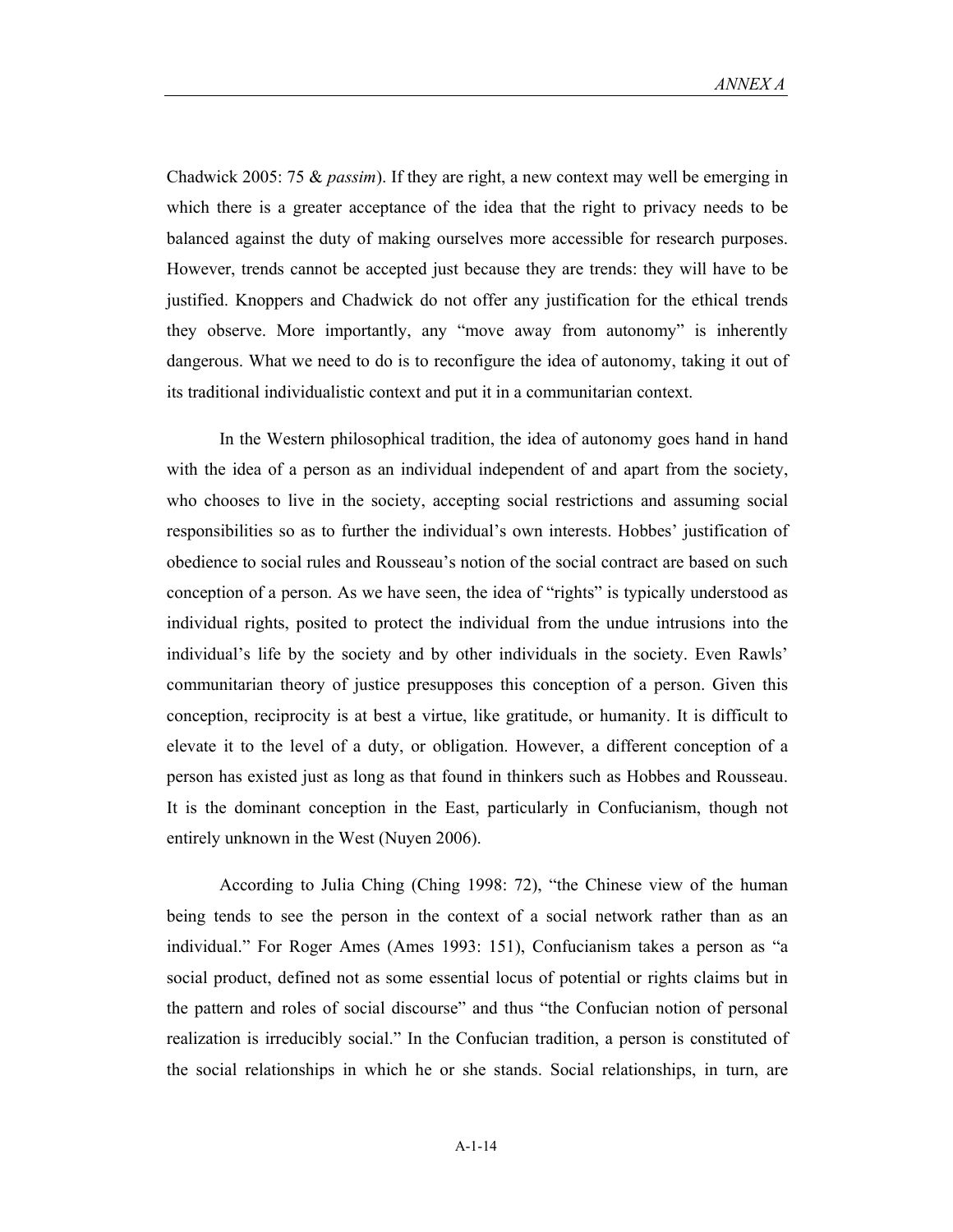characterized by social positions, or roles. More importantly, social positions are defined in terms of obligations, or duties. To each position is attached a set of obligations, and to be in a position is to be under a set of obligations. Given this conception of a person, various duties are built into the being of each individual person. It is not difficult to argue that among such duties is the duty to reciprocate. Thus, it may be said that science is just one the networks of social relationships, binding scientists, researchers and all other members of the society, each having a role to play. If science is seen as a social, or collective, activity then the role of an ordinary member of the society is to assist in the advancement of science, either by volunteering to become a research subject, or to allow personal information to be used in research. Given this understanding of what it is to be a person, the notion of a duty to participate in research does not put undue social or moral pressure on a person as Jonas claims, because to be a person just is to be under such pressure. Neither does it represent a "move away from autonomy" because it takes an autonomous person to recognize the duties and obligations that constitute himself or herself as a person and to act accordingly.

To be sure, this way of understanding persons and society also puts pressure on scientists and researchers, who accordingly are not individual persons independent of society, pursuing their scientific goals with the help of other members of the society: rather, they occupy specific positions in the scientific node of the network of social relationships, pursuing common scientific goals *together with* other members of the society. As such, there are specific duties and obligations, which dictate the kinds of research that may be pursued, and the manner in which the research is conducted. In relation to the latter, we can specifically stipulate the duty to respect the right to privacy, which entails obligations to seek consent, to treat personal information with confidentiality and so on. Just because a person is understood in terms of a network of social relationships, it does not follow that privacy is no longer, or less, relevant. If anything, it is even more relevant insofar as, as argued above, privacy is necessary in forming and maintaining social relationships.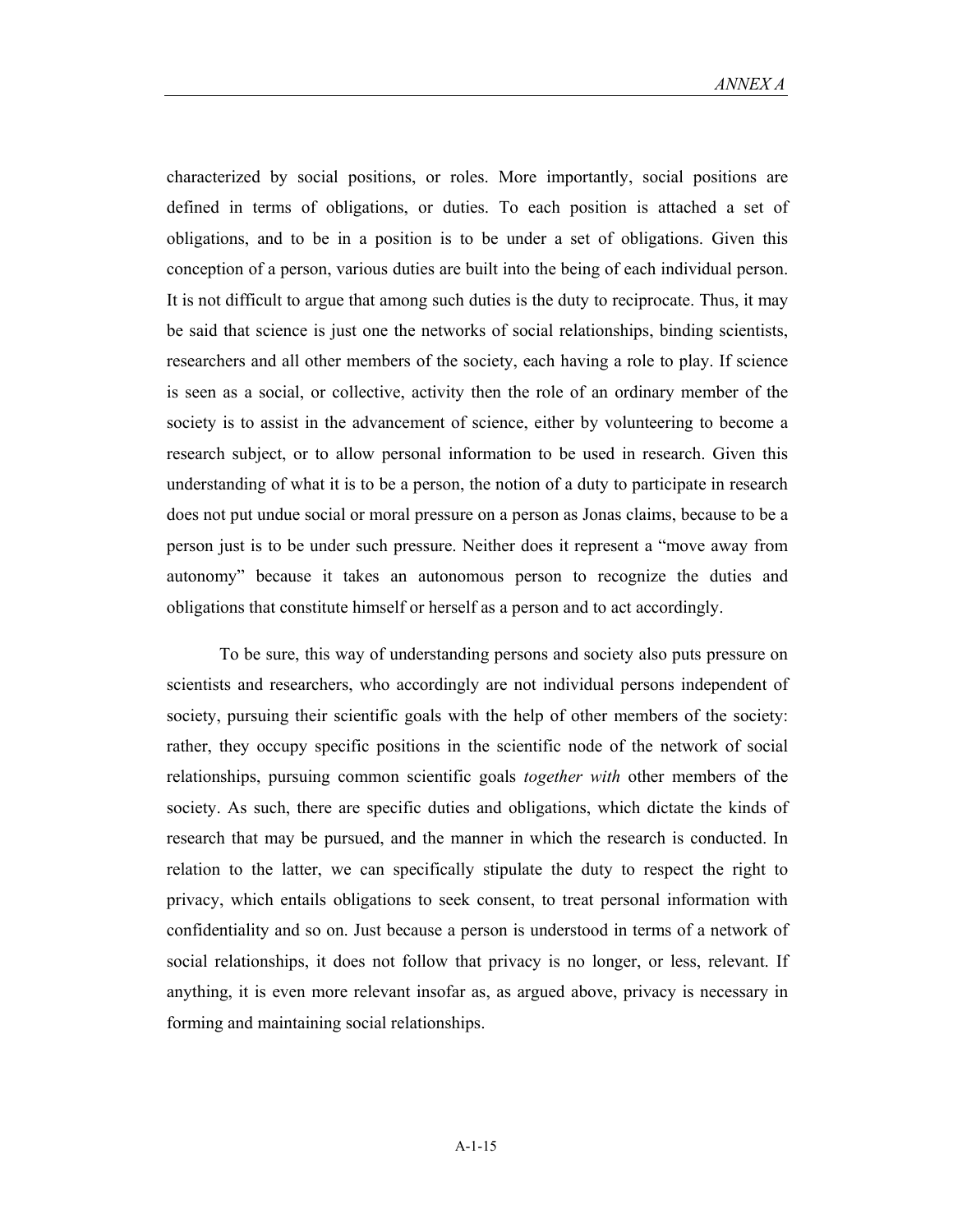By way of conclusion, it may be observed that, in identifying new trends in the bioethical debate, Knoppers and Chadwick come from the scientific side, attributing the new trends to the nature of contemporary biomedical science. Thus, they note that biomedical scientists can no longer confine their research to homogeneous or isolated populations, but have to study heterogeneous populations; that a great deal of research findings affect not specific individuals but genetically related groups; that there are common human vulnerabilities requiring the pooling of research data into data bases; that collective identity is often implicated in biomedical research and that ultimately the human genome is shared by all and all should have an interest in research on it. Knoppers and Chadwick seem to imply that the nature of modern biomedical science necessitates new ways of thinking in biomedical ethics. However, whether these new ways signal a "move away from autonomy" is debatable. What is true is that modern biomedical science can no longer be conducted in the a conceptual framework in which a person is understood as an individual independent of others, and a society is a collection of such individuals, the latter existing for the sole purpose of furthering the interests of individuals. Arguably, a conceptual framework in which persons and society define each other is much more congenial to modern biological science. This conceptual framework puts a premium on the value of privacy, allowing its role in forming and fostering social relationships to come to the fore, and thus secures the right to privacy and through it the respect for personal autonomy. At the same time, it highlights the fact that the value of privacy, for the individual as well as for the society, is a balance between distance and accessibility vis-à-vis others, that confidentiality is a balance between privacy and communal interests, and that respect for personal autonomy is respect for a person, scientist, researcher or otherwise, as an individual standing in a network of social relationships, which encompass all the sciences, especially the new biomedical science, given its nature.